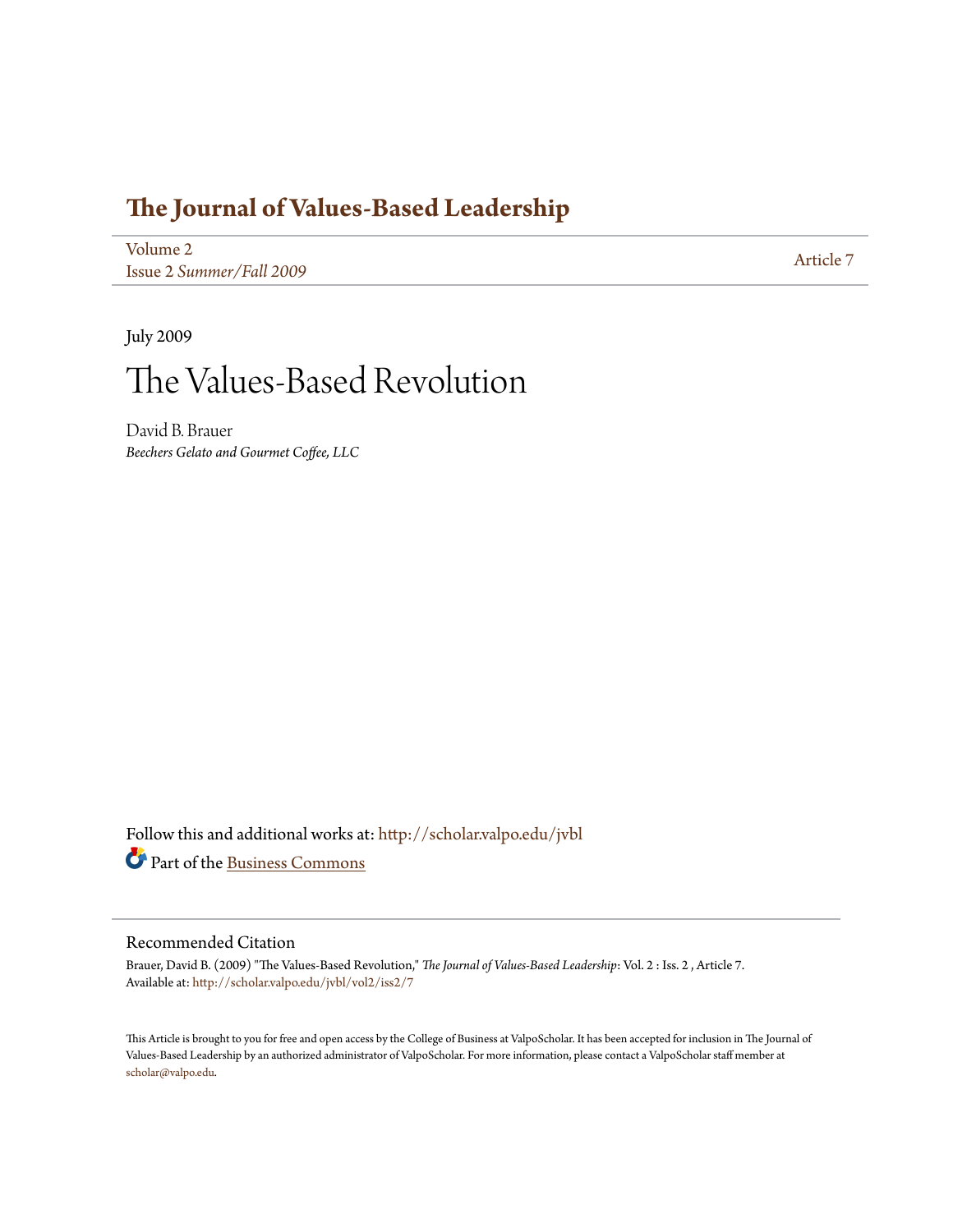

*…"[E]ntrepreneurs no longer have to choose between earning money and making a difference in the world. Profitability is achieved with a givingbased business. …[C]onscious capitalism is a viable business model for innovators worldwide, and entrepreneurs can focus on being ambassadors of humanity."*

*─ Blake Mycoskie, Founder, TOMS Shoes, Santa Monica, California*

# **The** *Values-Based Revolution*

**DAVID B. BRAUER BEECHERS GELATO AND GOURMET COFFEE, LLC, FOUNDER AND CEO FAMILY SUSTAINABLE BUSINESSES CONSULTANT PITTSBURGH, PENNSYLVANIA** 

#### **Introduction**

Another title for this paper could have been *From Green to Gold to Platinum*, as the 2008 book written by David C. Esty and Andrew S Winston titled *Green to Gold – How Smart Companies Use Environmental Strategy to Innovate, Create Value, and Build Competitive Advantage* presents an interesting beginning. In this groundbreaking book, the two authors describe their concept that competitive advantage in the marketplace and sustainable practices are not mutually exclusive business practices. Rather they can and should exist together in the future economy.

#### **Eschewing "Business as Usual"**

The phrase "Green Wave" is used by Esty and Winston to articulate the unprecedented challenges to business as usual. "Gold" refers to the tangible benefits of higher revenues, lower operational costs, and possible lower lending rates from financial institutions. There are also soft benefits that can be gleaned from this type of environment, such as increased goodwill and brand trust (Esty & Winston, 11). An ever-increasing number of consumers will be insisting that organizations transparently demonstrate how they treat the environment.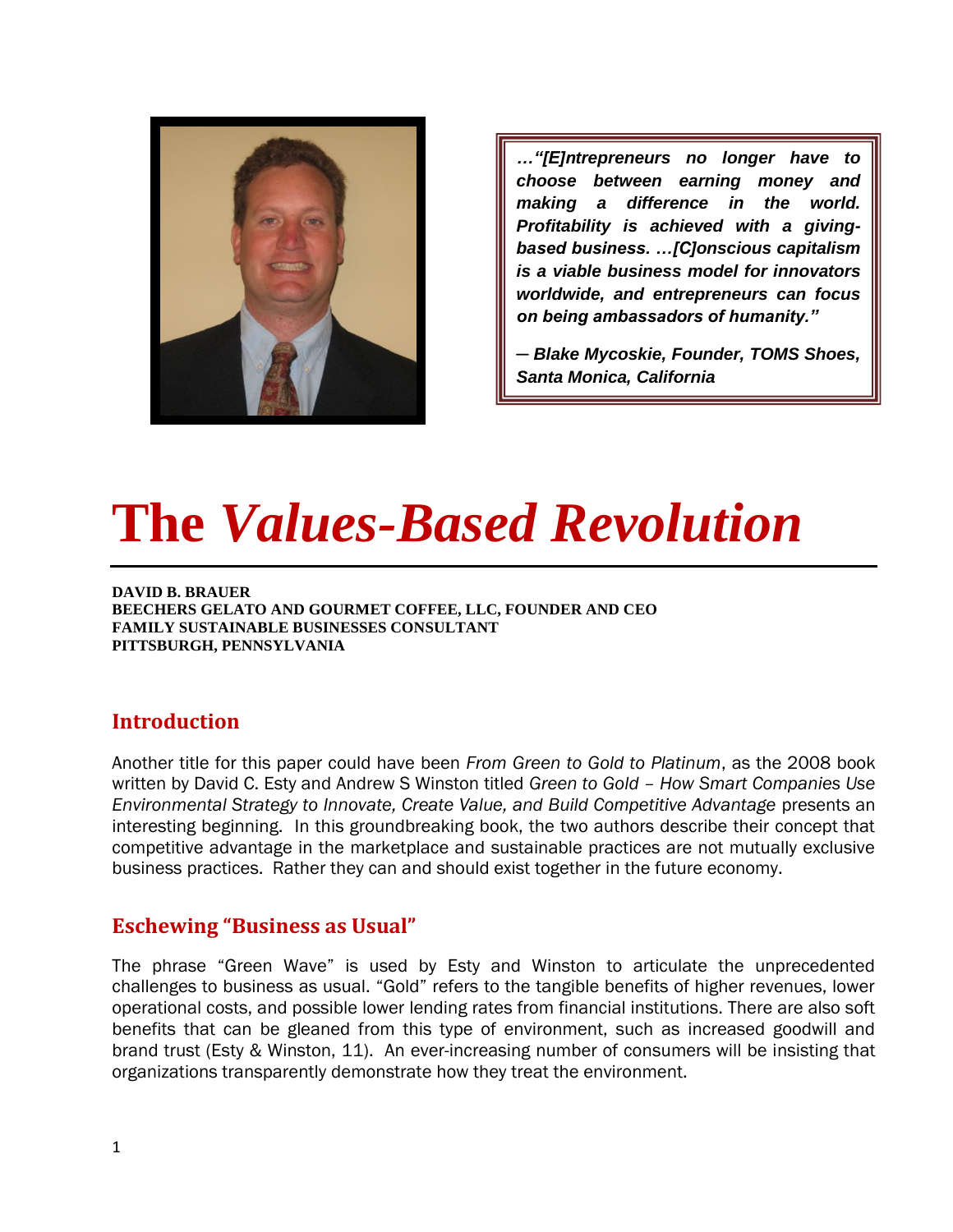Much akin to surfing, those organizations that not only ride out the waves but excel facing its challenges are denoted as "WaveRiders" by the authors. Organizations in the future would be wise to remember an old moral maxim, "You are known by the company you keep." As opined by the authors: "As an individual company, remember that your reputation is inescapably linked to that of your industry. And the industry associations you are a part of will reflect on you for good or bad‖ (Esty & Winston, 83). The authors describe four strategic tasks faced by these *WaveRiders*:

- 1. They cut operational costs and reduce environmental expenses throughout the value chain;
- 2. They identify and reduce environmental and regulatory risks in their operations especially in their supply chains — to avoid costs and increase speed to market;
- 3. They find ways to increase revenues by designing and marketing products that are environmentally-superior and meet customer desires; and
- 4. A few companies create intangible brand value by marketing their overall corporate greenness from cradle to grave (Esty & Winston, 103).

By combining economic and environmental strategies, organizations will nurture what is called an "Eco-Advantage Mindset" (Esty & Winston, 146). To fully cultivate this mindset, organizations need to be guided by certain foundational maxims:

- This is not a process with a short-term payoff. The time frame needs to be expanded in regard to fostering favorable financial returns and culture-changing mores.
- As with most radical changes, the process must start from the top with upper-level managers and directors. This level of executives must embrace the change and commit themselves and their organizations to it.
- "Doing nothing" is not an option in the dual quest to stimulate innovation or resolve issues.
- Feelings of others become realities. The way your organization is viewed by internal and external stakeholders — including your customers and competitors — is critical. Your employees represent the front line in helping your organization to "ride the waves," thus they need to be engaged and unequivocally trust that the organization and senior management are supporting this position.
- Instilling integrity at every level is integral to the process. While "integrity," "morals," and "ethical behavior" are seemingly inherently subjective terms, I simply revert to the common childhood teaching that if an individual has to question whether something he or she is doing is right, then it probably isn't. So don't do it. Do the right thing…always.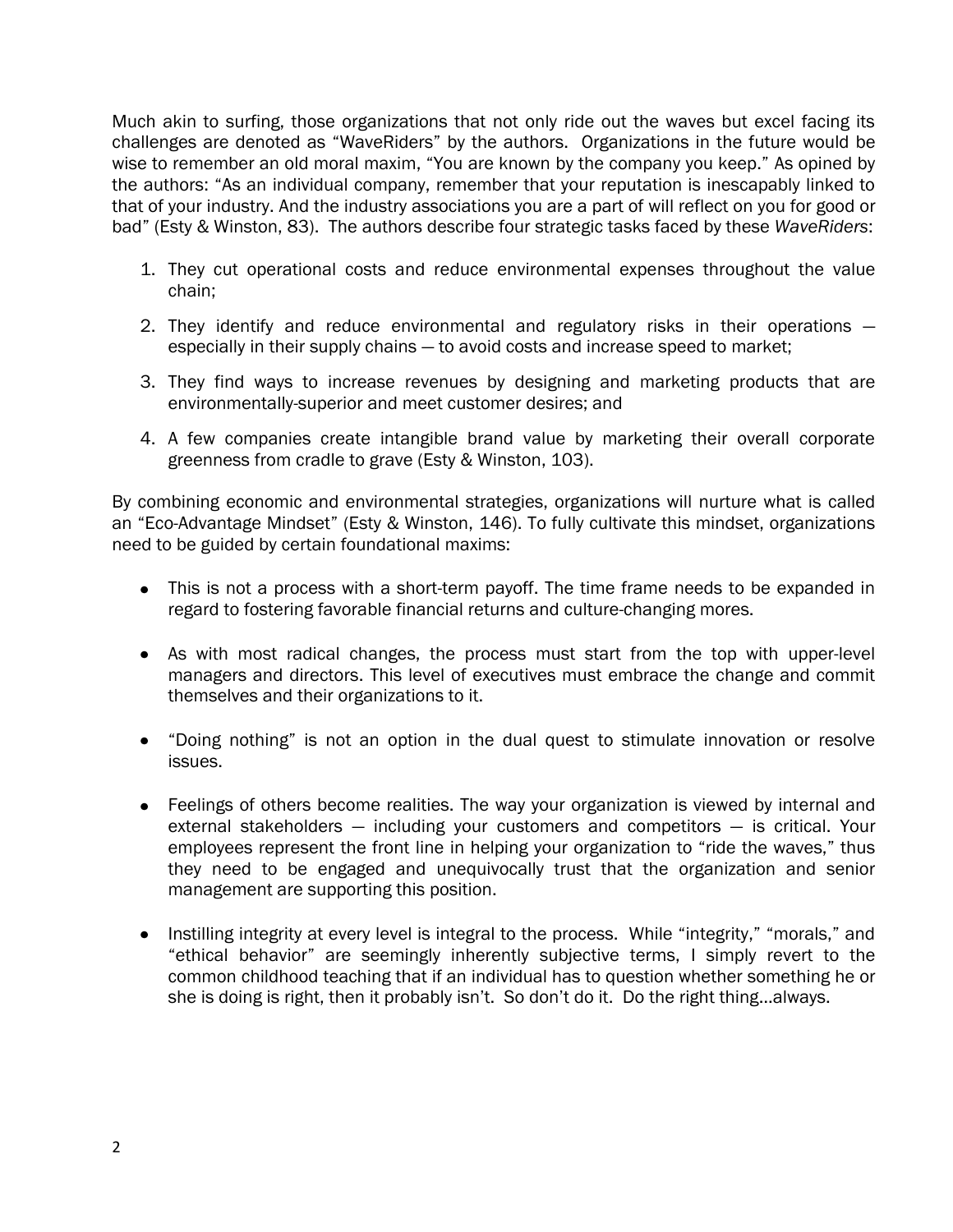Simply fulfilling all the steps articulated in this book will not guarantee business success. Even the most accomplished *WaveRiders* sometimes fall in a particularly gnarly wave. But successful riders keep in mind six lessons of success:

- 1. You have to keep in mind and meet customer needs that actually exist.
- 2. You must focus on all of your customer needs, both environmental and nonenvironmental.
- 3. You always need to control costs.
- 4. Being green is rarely the single most important attribute of success.
- 5. You will need to market differently to different niches.
- 6. You can't expect much of a price premium on your product, unless that product is very unique (Esty & Winston, 142).

While the *Green to Gold* premise is ostensibly inspiring, it falls short of the *Values-Based Revolution*. Values-based models are the way businesses will grow and become successful in the future. Strategic alignment with the values of society for the greater good is also imperative to the viability of businesses and their relationships with the customers who support them. These values are sustainable and support the *triple bottom line* of an organization. To ignore the *Values-Based Revolution* is incongruent with values-based management thinking.

#### **Enter the** *Values-Based Revolution*

Unlike the characteristics of a *WaveRider*, the *Values-Based Revolution* is premised upon the principle that consumers will purchase products and services from organizations that share values in synchronization with their own principles. These common values are aligned environmentally, economically, and ethically  $-$  what I term as the "3 E's" of a value-based business — and are better described as follows:

- (1) *Environmentally* connotes that businesses will implement methods of delivering products or services that produce the least harmful environmental impact possible while continually searching for ways to reduce the impact they do generate.
- (2) *Economically* means that these firms will continually discover and invent new ways to improve the fiscal bottom line within the strict boundaries of the other two guiding factors. Being economically competitive and maximizing resources should be achieved without sacrificing ethical behaviors or producing harm to the environment. In this manner, the long-term viability of an organization might be assured.
- (3) *Ethically* refers to corporate social responsibility. There cannot be a disconnect between the business entity and the surrounding community in which it is located. By being a *part of* — as opposed to simply being geographically located *in —* a community is necessary to properly link social values with the company's products and services.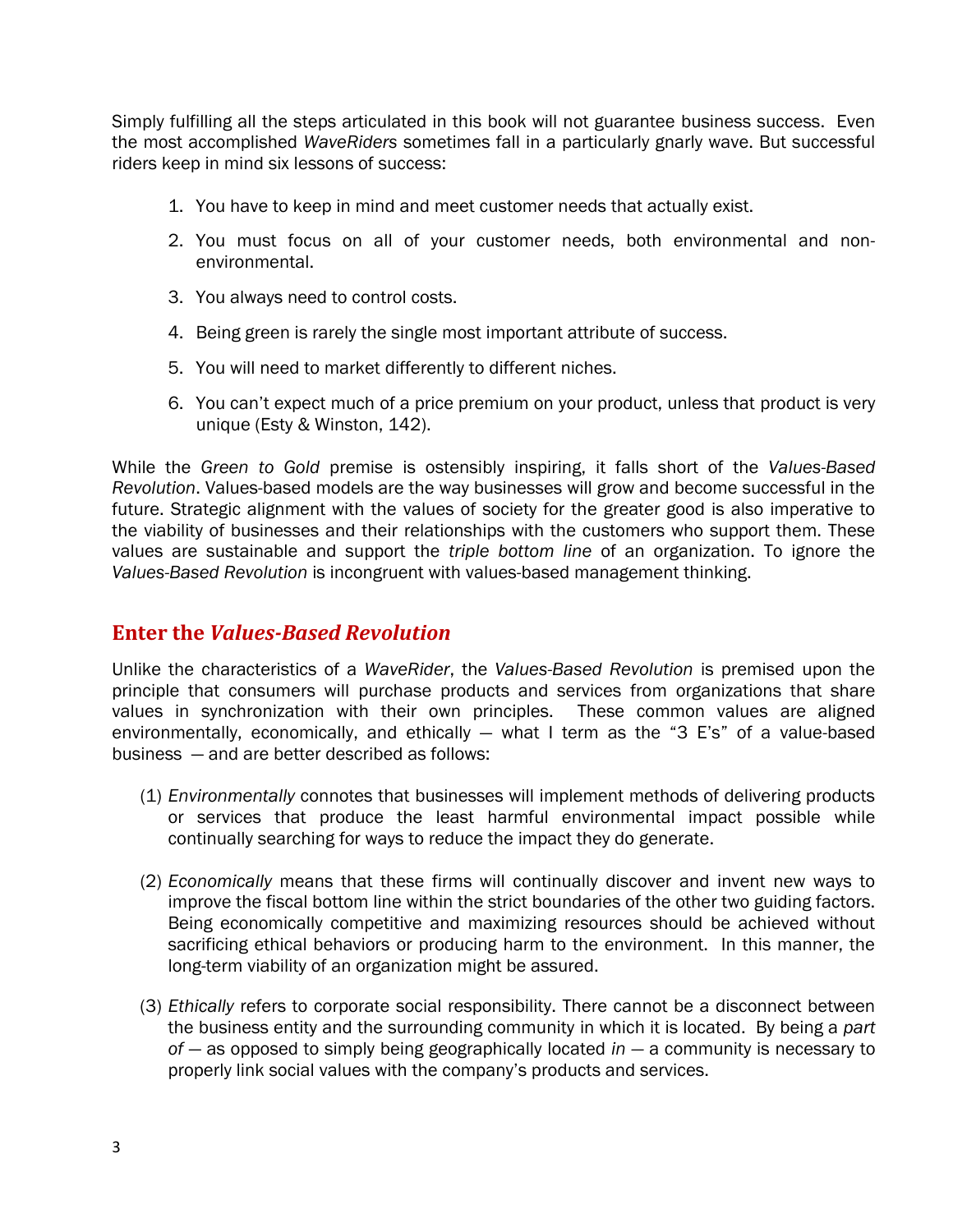The savings rate in 2009 aligns perfectly with Milton Friedman's writings in 1948 and 1956. His 1956 book, *The Quantity Theory of Money: A Restatement*, proposed that allocation decisions could have an impact on consumption savings decisions. "To the ultimate wealth-owning units in the economy, money is a kind of asset, one way of holding wealth. … The analysis of the demand for money on the part of the ultimate wealth-owning units in the society can be made formally identical with that of the demand for a consumption service" (Friedman, 1956).

As of June 5, 2004, the savings rate per capita in the United States had fallen to 0% according to United States Department of Commerce statistics. Although the savings rate was non-existent at that time, consumer wealth actually increased due to the increase in value of both homes and stock portfolios. According to the Bureau of Economic Analysis, the savings rate in May, 2009 increased to 6.9% as demonstrated in Chart 1, approaching the historical savings average in the United States.



#### Chart 1: U.S. Savings Rates, 1961-2009

So what we saw for most of this past decade was a reduction in the savings of most Americans. As Milton Friedman would conclude, money was not the asset of choice. The tendency to spend rather than save money had a profound impact on consumption rates.

In 1948, Friedman and Leonard J. Savage authored the article, "The Utility Analysis of Choices Involving Risk" published in *The Journal of Political Economy*. The concept of their article dealt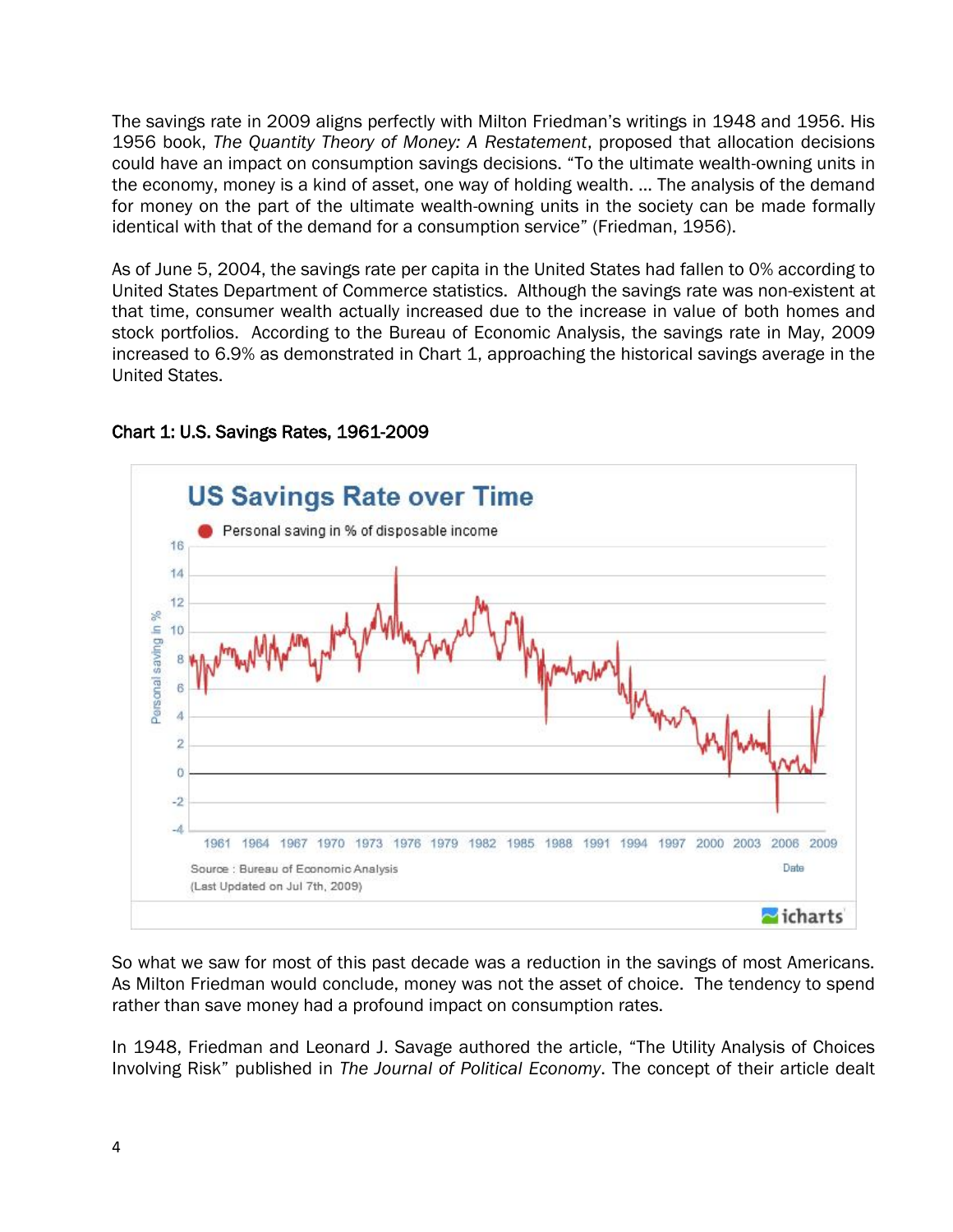with risk, and the assumption that when faced with similar returns an individual will choose the less risky alternative. Importantly, Friedman and Savage indicate that the utility of consumption is not constant as wealth increases. There are various levels of wealth as individuals can be categorized as either *risk neutral*, *risk adverse*, or *risk takers*.

In the *Friedman-Savage Double Inflection Utility Function*, u(z) is concave up until inflection point B and then becomes convex until inflection C after which it becomes concave again. At lower income levels (between the origin and  $z_B$ ), consumers will exhibit risk-averse behavior; similarly, they are also risk averse at very high incomes levels (above  $z<sub>c</sub>$ ). However, between the inflection points B and C, consumers are less risk adverse and gain a greater satisfaction from products that fulfill other needs.





This double inflection utility function failed to show when projected further that at a higher level of wealth, the consumer will again find greater utility in the purchasing of services or products that serve a social need, while at the same time serving a need for the consumer. At the top of the u(z) line, point D, the utility function will again become inflected re-assuming its convex position. The consumers receive increased satisfaction from purchasing products and services that fulfill not just the purposes for which they are intended, but also help a social cause important to the consumer. Although Friedman and Savage attempted to use this theory to explain why certain people take risks, I believe this theory can also be used to show why the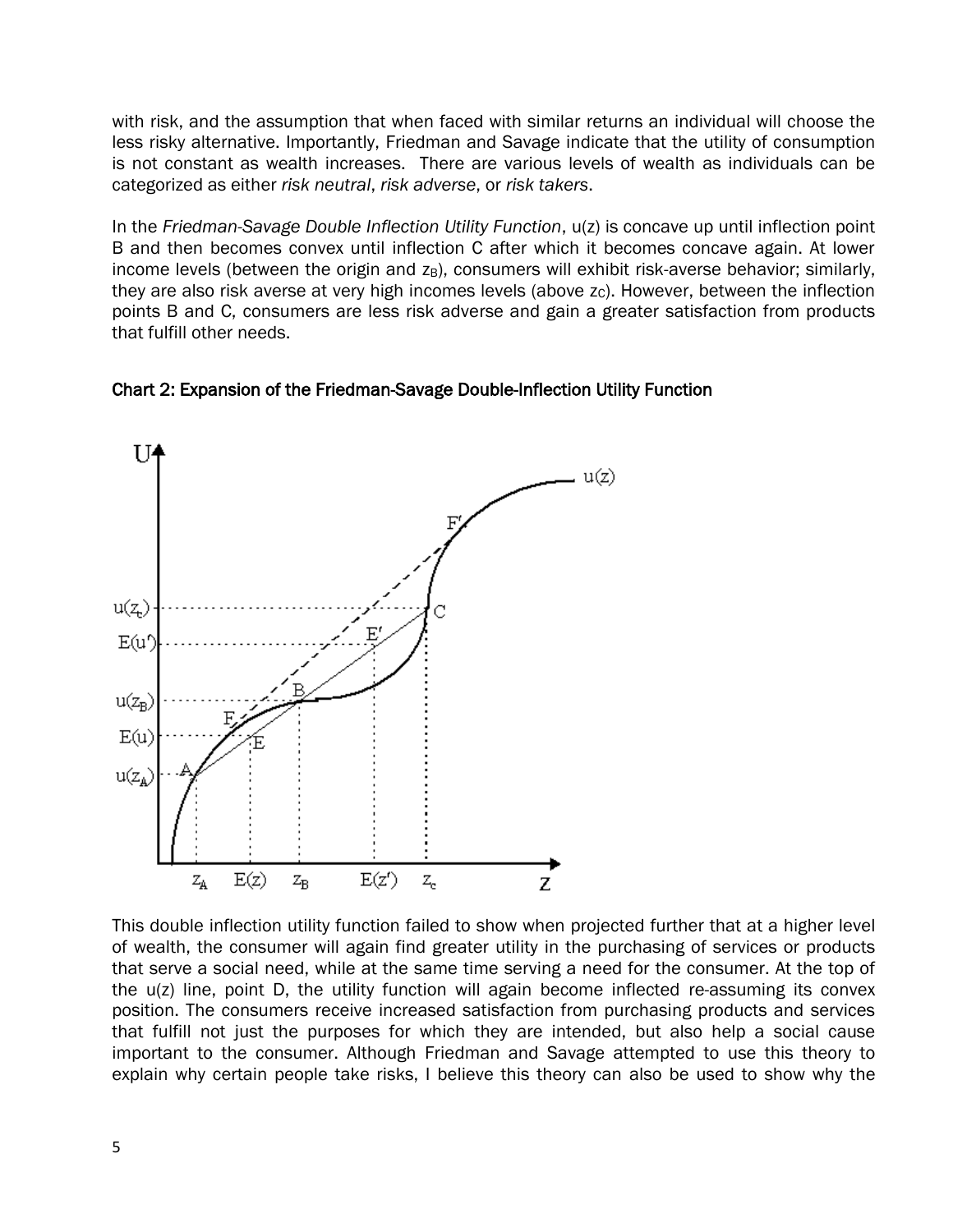value-based enterprises of future decades will succeed and non-value-based enterprises will ultimately fail.

Instead of risk, let's use the theory to explain consumer choices. As the consumer savings rate has again risen, eventually consumers will reallocate their wealth portfolio. In fact, they are constantly doing this as they purchase other commodities to meet the demands of their immediate situations. When the refrigerator stops working, the consumer must take some of his or her accumulated wealth and purchase a new refrigerator. The consumer is not faced with a risk, but instead, with a choice. Is the refrigerator economical, is it efficient, is it friendly to the environment, and is the manufacturer a good to society? Is the retailer efficient, is the price competitive, and is the retailer a trustworthy steward of environmental and societal resources? These are some of the questions consumers are now asking before a purchase is made.

Positioned up to point B on the chart signals that the consumer may have to suffice with the cheapest model. Is it a point of debate how much consumers are willing to pay as a premium to buy a product from an ethically-responsible retailer and manufacturer? Many researchers conclude that a premium of 5% to 10% is within the range consumers will pay to advance their principles. (Cotte, 2009) I believe that this range is closely tied to the Freedman-Savage theory.

Initially, the less affluent consumer — at least up to point B — will be willing to pay 5% or less as a premium to purchase a desired product from a vendor displaying common values. Their lack of immediate resources stifle further investigation before the actual purchase is made. As the consumer accumulates more wealth, however, delving into the ethical practices — or the lack thereof — is more readily attainable. This type of consumer is armed with greater leverage in product/service selection and acquisition. I do not believe the inflection in the curve will diminish with more wealth, but rather this *Values-Based Revolution* will further permeate consumer buying trends. The consumer of the future will be willing to pay a greater premium, and enjoy the utility of the purchase far greater as the retailer of the product or service and the manufacturer enhance their environmental and social contributions. These consumers will pay in excess of the 10% currently seen as a threshold and enjoy increased utility functions as a result.

These conclusions coincide closely with a 2007 study performed by The Hartman Group, of Bellevue, Washington. In their 2007 paper, "Sustainability from a Consumer Perspective," consumers are segregated into three categories: *Periphery Consumers* (17%), *Mid-Level Consumers* (65%), and *Core Consumers* (18%). These consumers match closely with those discussed on the above expansion of the Friedman-Savage Utility chart. They believe consumers are willing to pay a premium for products when the value of that product is clearly defined through communication, brand narratives, packaging, experiences, and other methods of communication (Hartman Group).

Earlier in their report, the importance of communicating the following is emphasized:

- Your organization is not solely concerned with your "bottom line."
- Your company's principles match and are agreeable with the consumer.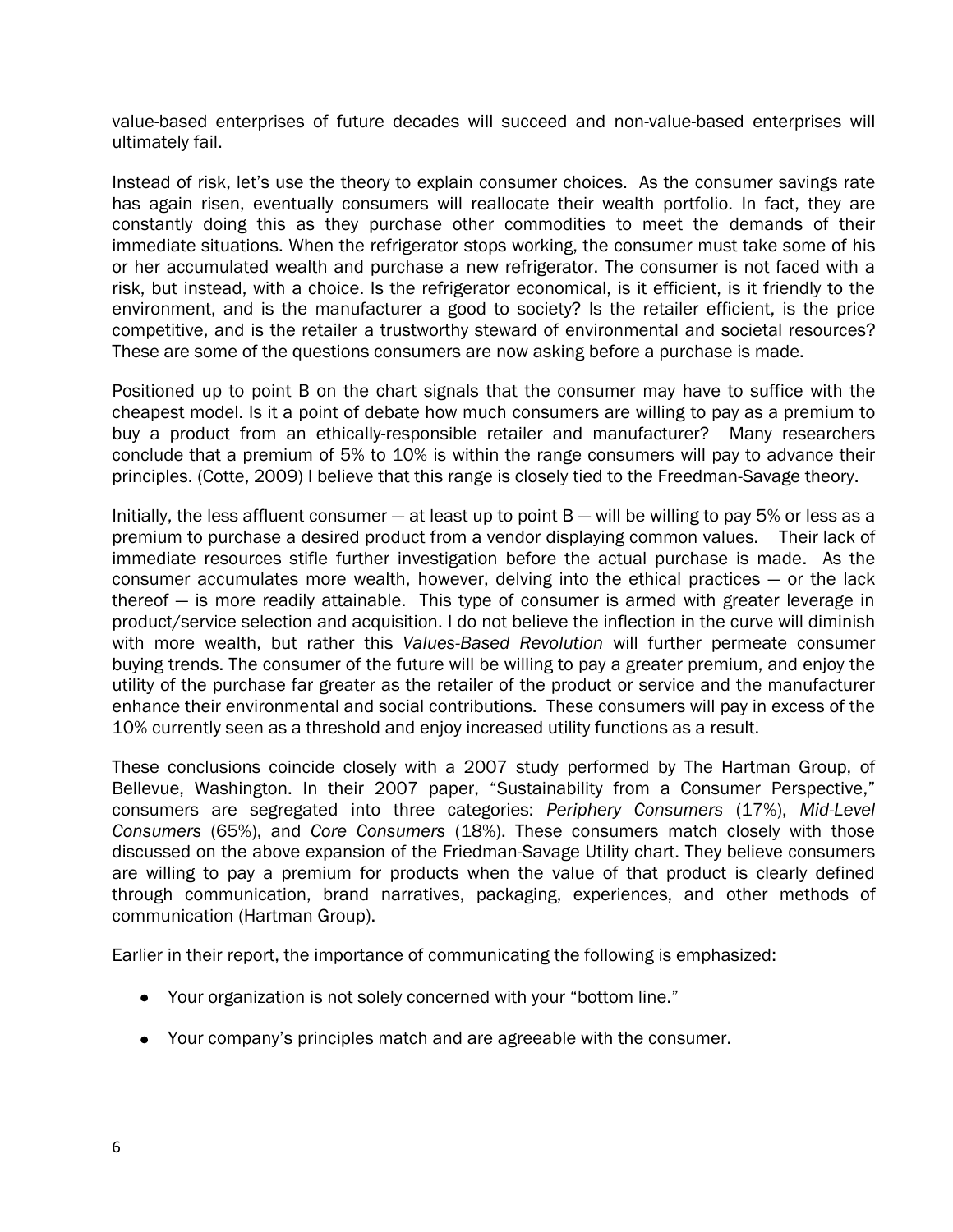Your company professes social responsibility and is taking steps to address such concerns through profits generated by its products or services.

Let's look at a use every day: toilet paper. Forests are being eliminated in an effort to supply Americans with this particular product. Currently, the longer fibers created by virgin, non-recycled fibers generate the softest tissues. Additionally chlorine — either elemental chlorine process or ECF that substitutes chlorine dioxide  $-$  is being used to whiten the product. When the consequences of producing this product alone are comprehensively assessed, one must seriously consider the cost to resources versus the benefit to the global citizen.

Presently, the prices commanded for many environmentally-friendly products are beyond the cost range for the consumers described above. This presents an opportunity for a business entity to produce a tissue as soft as what consumers expect: chlorine-free and made from 100% recycled paper. This revised product must be offered to the consumer at a price at or less than the current price for an environmentally-inferior product. The National Resources Defense Council has calculated that "if every household in the United States replaced just one roll of virgin fiber toilet paper with one from 100% recycled paper, we could save 423,900 trees annually" ([www.nrdc.org/land/forests/gtissue.asp\)](http://www.nrdc.org/land/forests/gtissue.asp).

#### **The Changing Face of the Consumer**

The face of the consumer is changing rapidly in part through changes in education and the inauguration of new programs. Sustainability is already being made a part of some U.S. preschool programs. After the declaration of United Nations Educational Scientific and Cultural Organization's *Decade of Education for Sustainable Development* (2005-2014), a lecturer in environmental studies at an Australian university incorporated lessons on sustainability into their national elementary school education [\(www.cgpublisher.com/proposals\)](http://www.cgpublisher.com/proposals). The Illinois EPA and Department of Natural Resources have developed guidelines for integrating sustainability into secondary education curricula. The Association for the Advancement of Sustainability in Higher Education (AASHE) was officially launched in January 2006 and currently has over 1,700 participants. Additionally, the Sustainable Endowments Institute surveyed the 300 universities and colleges with the largest endowments in North America (with respect to sustainable oncampus initiatives in 2009) comparing data acquired 10 years prior to this particular study. The following selected findings are nothing less than startling [\(www.greeningschools.org\)](http://www.greeningschools.org/):

- 27% of the schools introduce sustainability in new student orientation programs.
- 42% offered a green residence alternative.
- 66% of the schools had a full-time staff member devoted to sustainability.
- 95% had a student environmental group on campus.
- 46% of the schools had invested a portion of its endowment in renewable energy funds [\(www.greenreportcard.com\)](http://www.greenreportcard.com/).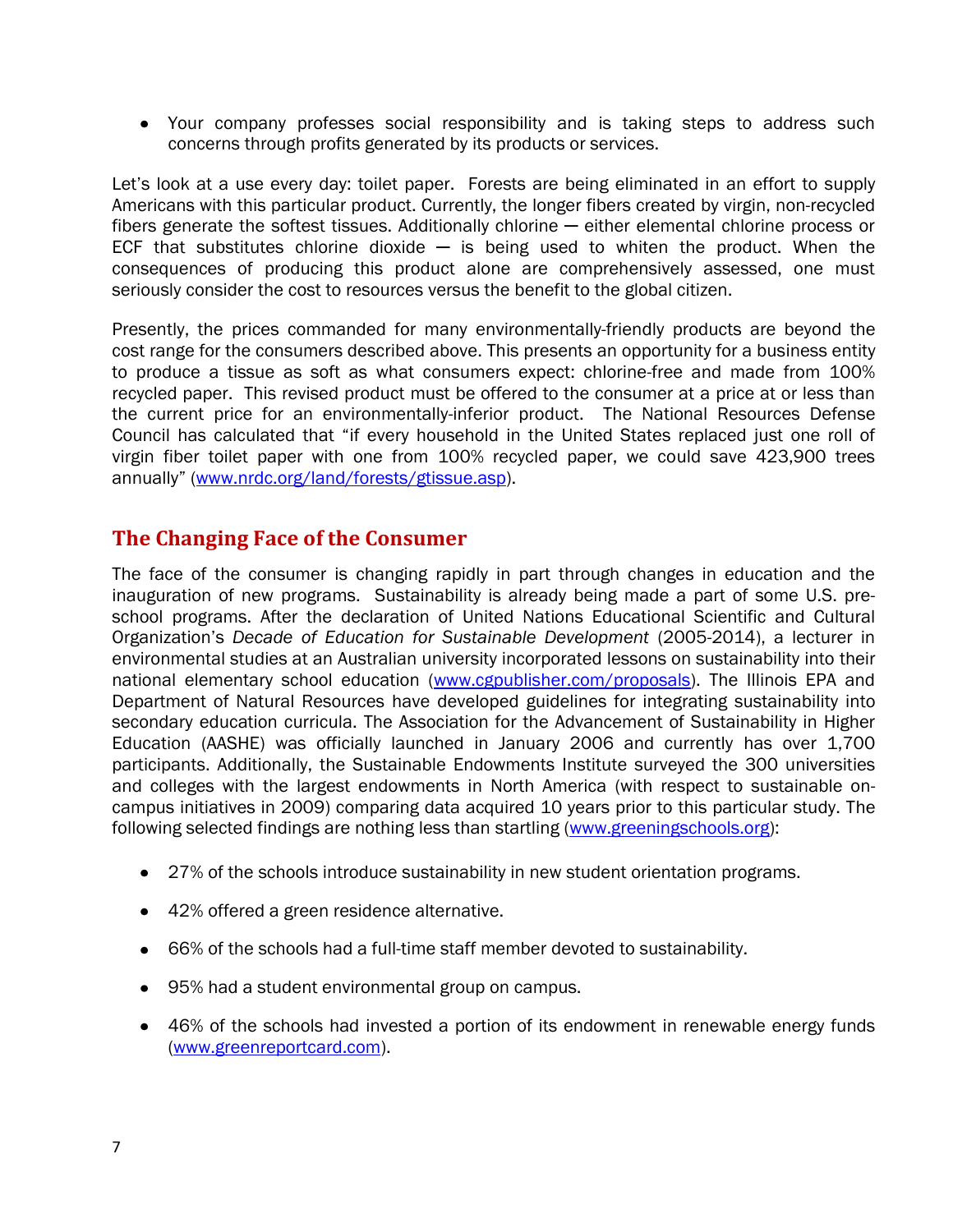Other examples of sustainability awareness are demonstrated by Pixar Studios' release of its environmentally-themed, animated film, "WALL-E." The primary focus of this film is to equate mass consumption with an inhabitable world. Similarly, in 2008 the iconic children's show, *Sesame Street*, released the DVD *Love the Earth*, which highlights the importance of environmental awareness. Learning to appreciate and take care of the bounty of the earth is the movie's central theme. The entertainment industry has seized the opportunity of marketing environmental awareness to young adolescents of today who represent the consumers of tomorrow.

One of the fastest growing job areas is the environment. The American Solar Energy Society has calculated that the number of direct and indirect jobs related to renewable energy and energy efficiency could be 40 million by 2030. Green-collar jobs have the potential for tremendous growth and many consumers will be employed either in green companies or in a green position in another type of organization. "One study projected 4.2 million green jobs in the United States by 2038. Globally, the United Nations predicted that renewable energy could create 20 million jobs worldwide by 2030"([www.greenbiz.com\)](http://www.greenbiz.com/).

The future consumer will have an ingrained sense of sustainability along with that social awareness that the current and previous generations were not exposed to. The importance of these issues take on added weight as the topics of sustainability and social awareness will have become an important part of their make-up. The new consumer will not accept products that do not coincide with their thought process.

#### **Studies of** *Values-Based Revolution* **Leaders**

The case for organizations to embrace a commitment to sustainability and social responsibility requires financially viability to be effective, continued, and copied. The following paradigm may help serve as a way to move companies forward in this manner.

Business leaders must be convinced that good business sense involves participating in the *Values-Based Revolution*. This commitment needs to start with a genuine belief that social issues and sustainability are important matters. Owners will need to see the data which demonstrates that these matters are compatible with growing businesses. The business leaders will have to believe that the opportunity exists to grow and improve the organization and that this can best be accomplished when combined with the organization adopting a social cause as a part of its business culture.

The year 1995 was pivotal when sustainability came to the public's attention in a sweeping manner. Michael Porter and Claas van der Linde published an article in the *Harvard Business Review*, stating that progressive companies would benefit from environmental regulation by learning to improve product value and lower costs. They concluded that these firms would enjoy a new competitive edge of resource productivity. I would extend this to add that social responsibility combined with sustainability now offers the same potential for innovative companies. There appears to be an inextricable relationship between the bottom line performance of an organization and its sustainable and social performance.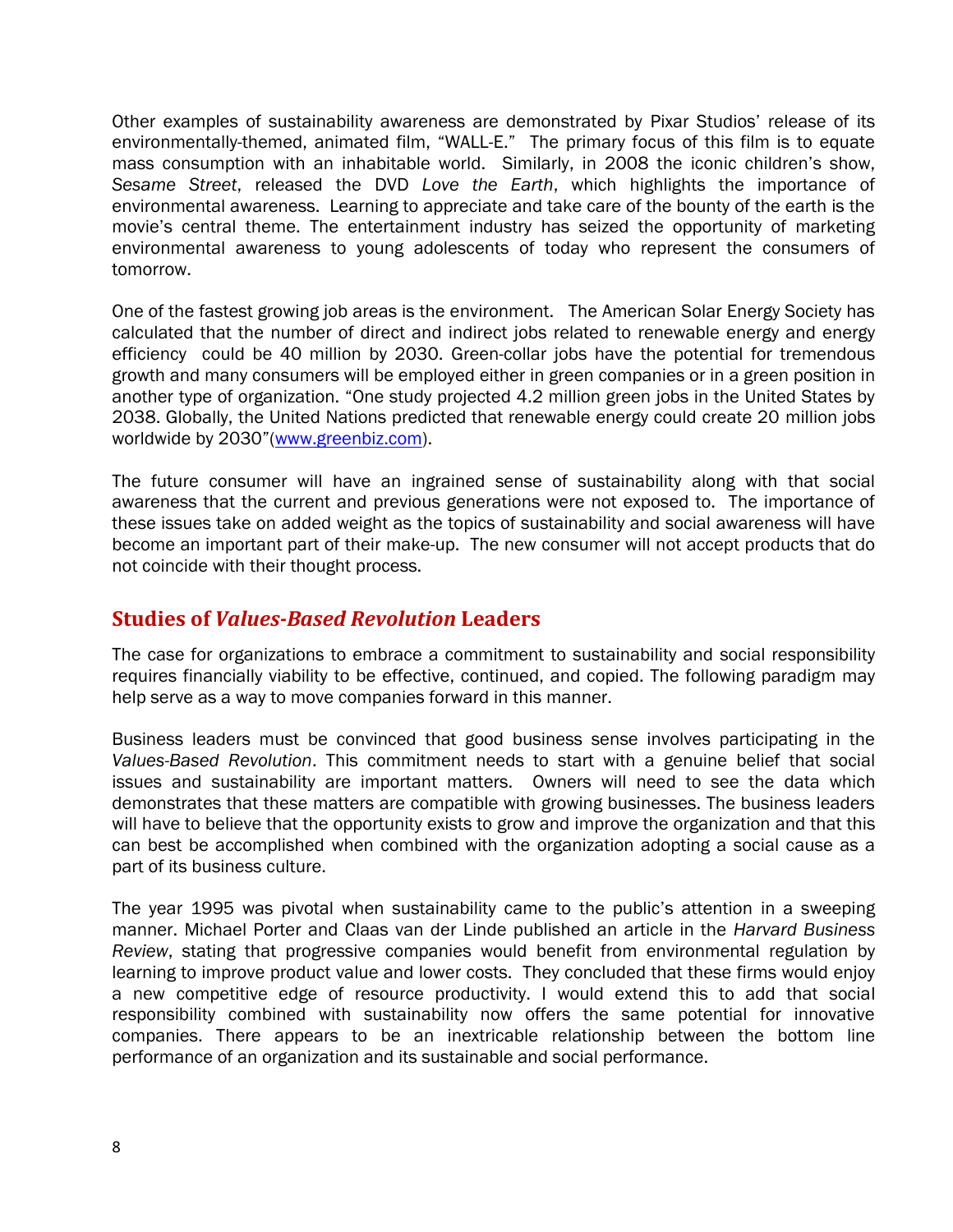―Analysis by Ecos Corporation indicates that when sustainability becomes entrenched in an organization, it creates value in one or more of four ways:

- Raising operational performance by improving margins  $-$ 
	- 1. Increasing sales margins
	- 2. Improving access to niche markets
- $\bullet$  Protecting corporate and brand reputation by reducing risk  $-$ 
	- 1. Creating new stakeholder relationships
	- 2. Improving existing stakeholder relationships
	- 3. Reducing liability exposure
	- 4. Generating greater community support
- $\bullet$  Realizing growth opportunities  $-$ 
	- 1. Supporting new product innovation
	- 2. Providing a framework for expanding into new markets
	- 3. Attracting and motivating employees
	- 4. Building a leadership framework
- Improving the return on investment -
	- 1. Reduce the amount of capital needed to produce a unit of earnings." [\(www.ecoscorporation.com,](http://www.ecoscorporation.com/) 2009)

In order to satisfy the more sophisticated and conscientious consumer of today, successful businesses must not only address sustainability issues, but articulate its commitment to social responsibility matters important to the company. The results will bear the same results as ECOS observed. Just as sustainability issues need to be implemented from the top down so will the commitment to social issues. They will need to become part of the fabric of the organization and not just be given lip service.

#### **Value-Based Organizations**

The following entities demonstrate this type of preferred, socially responsible leadership:

(1) Plan Creations Co. Ltd., (Bangkok, Thailand). Twenty-five years ago, Plan Toys opened its doors for business. It was the first company to use wood from rubber trees that no longer produce natural latex. After 25 years, the yield from the trees has dramatically decreased as they have historically been cut and burned. Plan Toys uses this wood instead of wasting it. New trees are planted as the older trees are harvested and the wood is dried in a chemically-free drying process to be used in the manufacture of toys. To keep rubber wood pure, fertilizers are not added to the soil for three years prior to the trees being harvested.

The glues used in the assembly of the toys are a non-toxic e-zero glue. Only non-toxic, water- based dyes are used in the packaging and coloring of the toys. The paper used in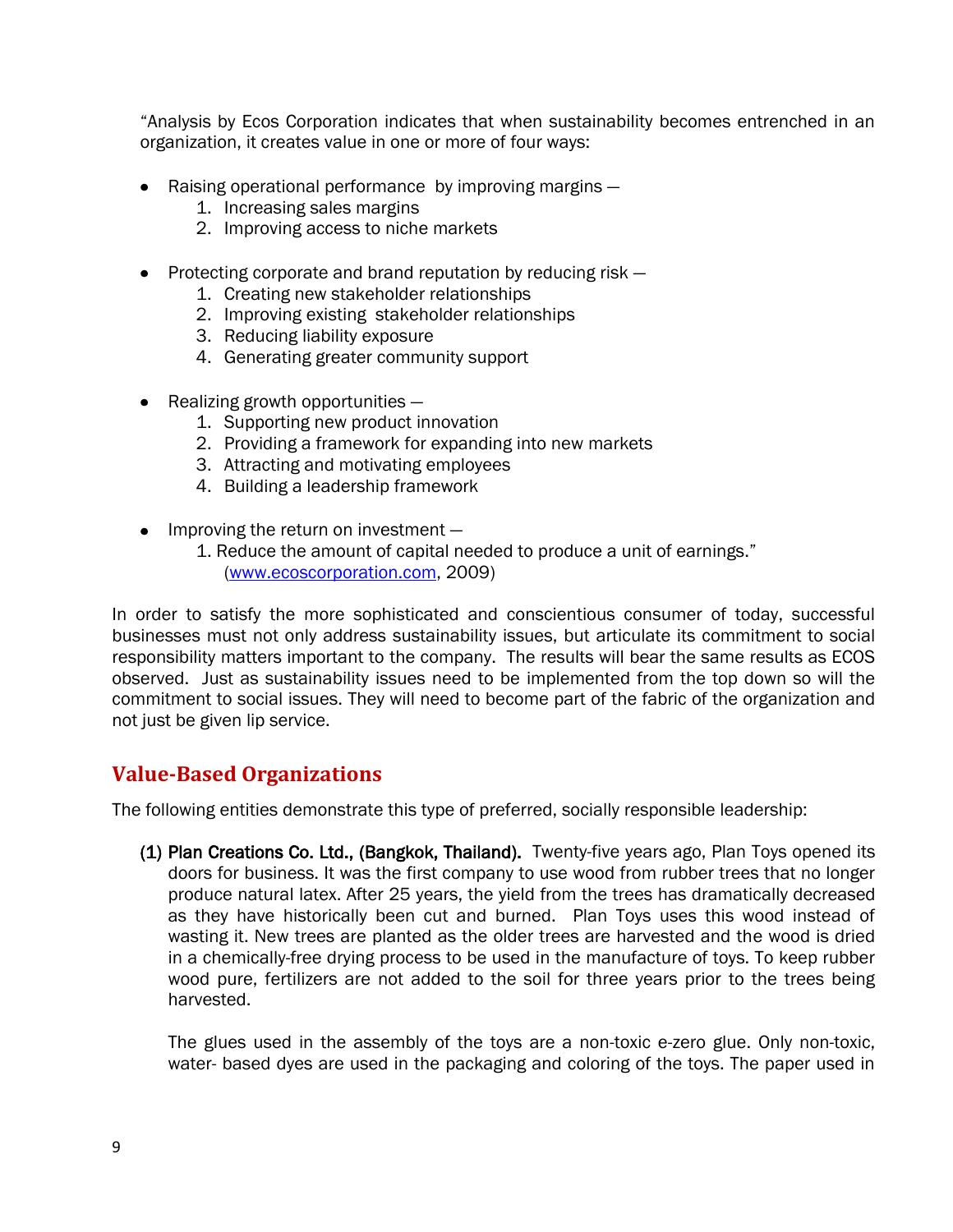packaging is recycled. The manufacturing plants are run by solar energy and biomass. All promotional materials and packaging contain soy or water-based inks.

Sales for this business are in the \$20,000,000 range. It employs fewer than 1,000 people. It provides a work plan that has significantly increased the local standard of living. The company has founded a Children's Toy Museum that doubles as a community learning center. Every activity is created to mirror its global commitment to create a better society, improving the quality of life, and teaching respect of the environment.

One of its major programs is "Toys for Children with Special Needs." The company has made available to all schools and organizations in the United States a program that will provide toys for children with special needs, particularly those children who are afflicted with visual impairment, cerebral palsy, or autism. The company developed these special toys while working with rehabilitation and educational specialists. It expects nothing in return for this humanitarian endeavor except the chance of bringing a smile to a child.

(2) TOMS Shoes, (Santa Monica, California). TOMS Shoes began only three years ago in 2006 as an idea of Blake Mycoskie. During a trip to Argentina, Mycoskie was struck by the number of children who could not afford shoes. In response to this observation, Mycoskie developed a simple concept for his company: for every pair of his shoes a customer purchased, the company would provide a pair of shoes to an impoverished child. As of April 2009, TOMS Shoes had provided over 140,000 pair of shoes to children worldwide.

This matching program has been expanded to include additional products manufactured by TOMS. It now has t-shirts, products made from recycled plastic and hemp, hoodies, and boot wraps for women. They all come with the *One for One* guarantee: purchase one product and a pair of shoes will be donated. The company has established a goal of donating 300,000 shoes by the end of 2009.

The items are not something that I believe most consumers would even purchase without the additional value-based concept of helping someone else. Walking is the primary method of transportation in most developing countries to secure the basic necessities of life. This simple donation will allow for greater distance traveling and further help minimize infection sustained from walking on contaminated roads with bare feet. The transmission of parasites through skin in contact with soil is one of the leading causes of disease in developing countries. [\(www.tomsshoes.com,](http://www.tomsshoes.com/) 2009)

The website for TOMS Shoes says it well: "Through TOMS, Mycoskie shows that entrepreneurs no longer have to choose between earning money and making a difference in the world. Profitability is achieved with a giving-based business. TOMS proves that conscious capitalism is a viable business model for innovators worldwide, and entrepreneurs can focus on being ambassadors of humanity" ([www.tomsshoes.com\)](http://www.tomsshoes.com/).

(3) Patagonia, Inc. (Ventura, California). Patagonia, Inc. is a private company founded in 1972. It is a retail organization which sells outdoor apparel. Patagonia is considered to be a leader in environmental movements and is committed to several socially responsible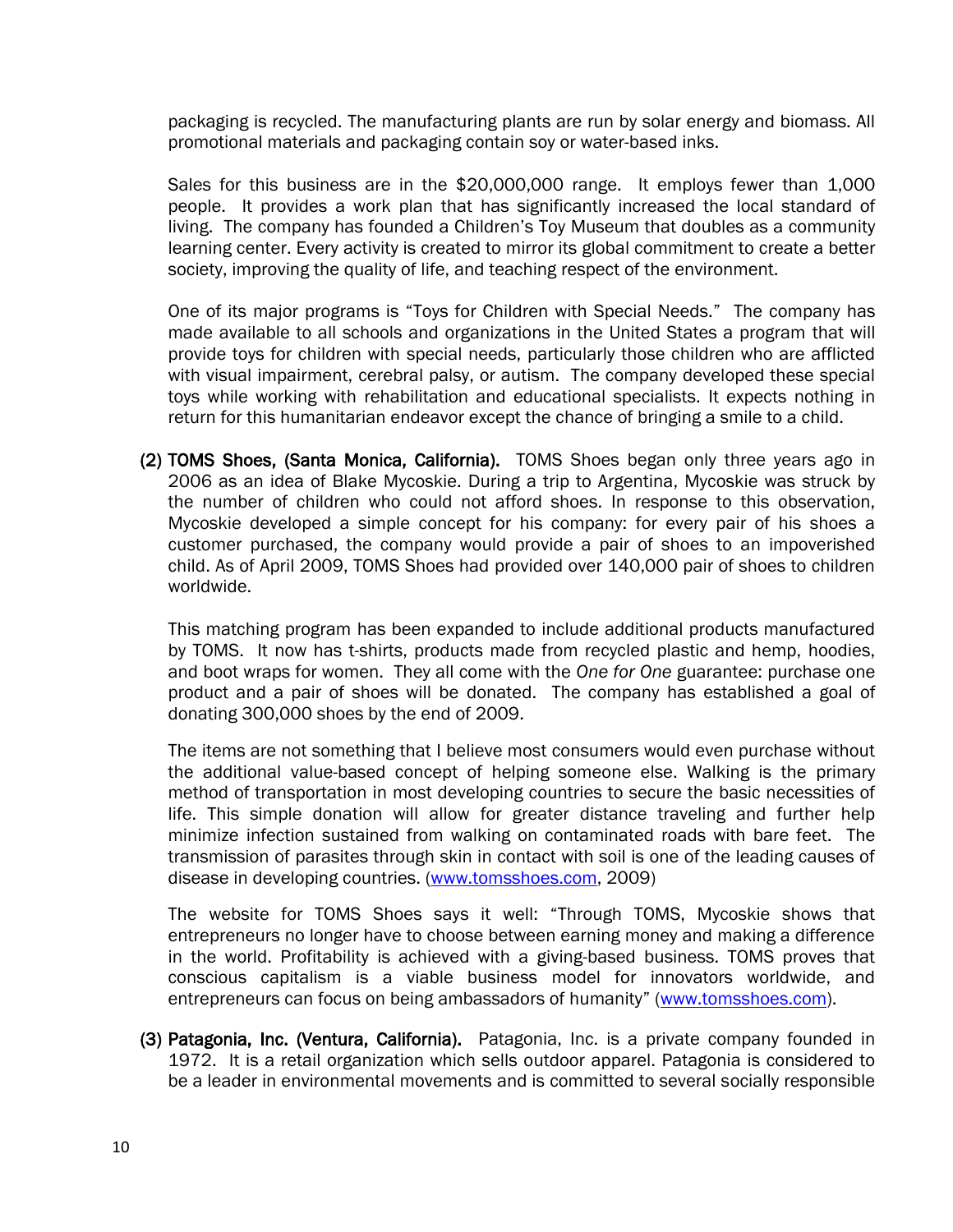ideals. The company contributes  $1\%$  of its total sales or  $10\%$  of its profit — whichever is greater ─ to many environmental groups. Since this program started in 1985, Patagonia has contributed over \$25 million.

In 2008, the company was awarded the "Eco Brand of the Year" at the *Volvo Ecodesign Forum*. Patagonia has also been involved with the *Organic Exchange* since its inception in 2002. It was one of the first clothing companies to change its complete clothing line to organically-grown cotton. The Organic Exchange is committed to expanding global organic agriculture. It brings together farmers, retailers, and brands to foster the greater use of organically-grown cotton. It assists in increasing consumer awareness, which in turn fosters increased demand. Additionally, Patagonia is a leader in the use of recycled fabrics and other materials such as plastic milk cartons for use in their clothing.

Patagonia hopes to create the Patagonia National Park in Chile. Through a non-profit foundation, 173,000 acres were purchased in 2004 on the Patagonia coast along the borders between Argentina and Chile. The goal is to convert this once pasteurized land back to its original state and establish a park approximately the size of Yosemite National Park.

Often viewed as a high-end, outdoor apparel outfitter, its renowned product quality combined with a time-proven record of social outreach have created a core group of local customers who are making purchases from an organization they know are dedicated to making a difference in the world [\(www.patagonia.com\)](http://www.patagonia.com/).

(4) Newman's Own, Inc., (East Westport, Connecticut). During Christmas of 1980, Paul Newman decided, at the encouragement of his friends, to enlarge his hobby of making and bottling salad dressing from the basement of his home to forming a business. *Newman's Own* was formally incorporated in September of 1982. At the conclusion of the first year in business, net profits approached nearly \$400,000. Newman made a firm commitment at that time to donate all profits "to those who need it." [\(www.newmansown.com,](http://www.newmansown.com/) 2009).

His vision was to create a place for children with life-threatening illnesses. He is quoted as saying, "I want to acknowledge luck: the chance and benevolence of it in my life, and the brutality of it in the lives of others, who might not be allowed the good fortune of a lifetime to correct it." This vision was manifested in Newman's creation of "Hope in the Wall" camps for such children in need [\(www.newmansown.com,](http://www.newmansown.com/) 2009) through his business, Newman has demonstrated why social responsibility is a critical segment of future, *successful* organizations.

The first camp opened in 1988 in the United States and six years later the first camp outside the U.S. opened in Ireland. In 2009, over 17,000 children will have the opportunity to enroll in one of the eleven camps established throughout the world and Newman's hospital outreach program is estimated to affect over 10,000 additional children.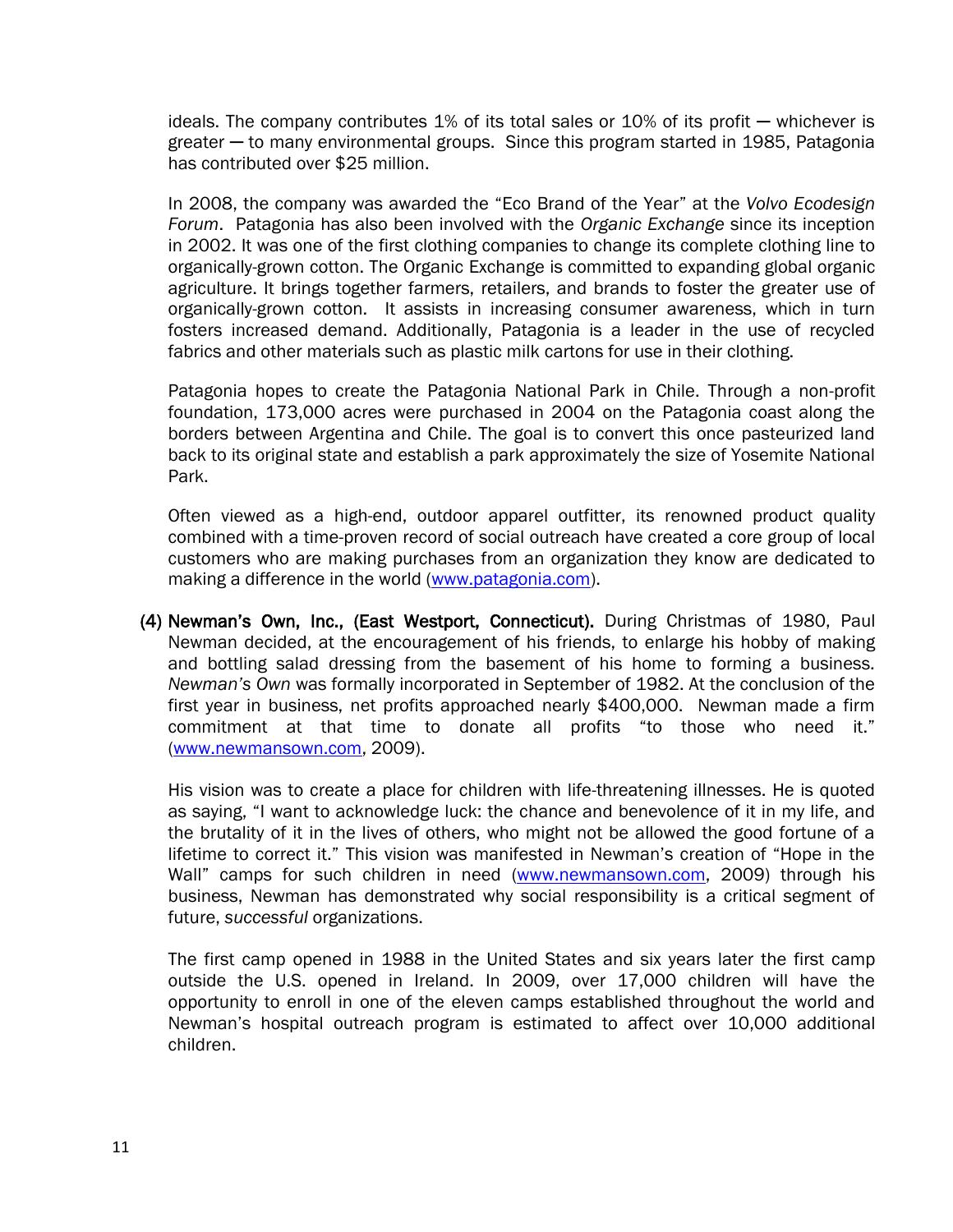What started as gifts for friends at Christmas evolved into a global, philanthropic endeavor. The products are sold worldwide. Since the company's inception, over \$265 million has been donated to support the needy around the world. Michael Seltzer (a writer, educator and non-profit leader) said in Philan Topic(a blog of Philanthropy News Digest), "Given a choice between a high-quality product and a high-quality product coupled with a chance to do well, Americans as Newman demonstrated, are inclined to choose the latter." The key to the statement is "a high-quality product coupled with a chance to do well." Newman's Own products are regarded worldwide as superior products and enjoy a very good reputation; this is coupled with their drive to give it all away [\(http://pndblog.typepad.com/pndblog/2008/09/paul-newman-a-t.html\)](http://pndblog.typepad.com/pndblog/2008/09/paul-newman-a-t.html).

(5) The Body Shop, (London, United Kingdom). Anita Roddick, founder of the *Body Shop,*  declared in her book, Business as Usual that "We are not as humans, above anything…instead, we are a part of everything. The business of business should not be just about money, it should be about responsibility. It should be about public good, not private greed‖ (Roddick, 2005)

Since its founding in 1976 as a small home enterprise in England selling only products with natural contents, *The Body Shop* has grown into a multi-national company with a workforce exceeding 31,000 employees and annual sales of over one and a half billion dollars in 2008 [\(www.loreal-finance.com,](http://www.loreal-finance.com/) 2009). In 2006, the business was purchased by *L'Oreal SA* which has recently garnered attention due to certain values-based business practices:

- In 2007, it was the first cosmetics company to sustainably harvest palm oil  $\bullet$ from a certified organic producer.
- A commitment was made to make all of its bottles from 100% recycled bottles.  $\bullet$
- $\bullet$ It created the "Stop Violence in the Home" campaign in 2008 to aid women affected by domestic violence around the world.
- It has committed to being carbon neutral by 2010.  $\bullet$
- It instituted a program of trading only with suppliers who will commit to its  $\bullet$  Code of Conduct [\(http://fundinguniverse.com/company-histories/THe-Body-](http://fundinguniverse.com/company-histories/THe-Body-%09Shop-International-plc-Co)  [Shop-International-plc-Co\)](http://fundinguniverse.com/company-histories/THe-Body-%09Shop-International-plc-Co).

The Body Shop believes it is distinguished among its competitors due to its unique values. As Roddick opined: "We do it this way not because it's fashionable. We do it because, to us, it's the only way" (Roddick, 24).

#### **Additional Values-Based Organizations**

To ignore the *Values-Based Revolution* is incongruent with values-based management. The organizations discussed above are all profitable. They have all earned the trust of the consumer. They implement practices commensurate with industry and customer interests.

This type of engagement is not restricted to the West. *Sumitomo Chemical*, a Japanese organization, acquired a stake in a textile mill in Tanzania which produces approximately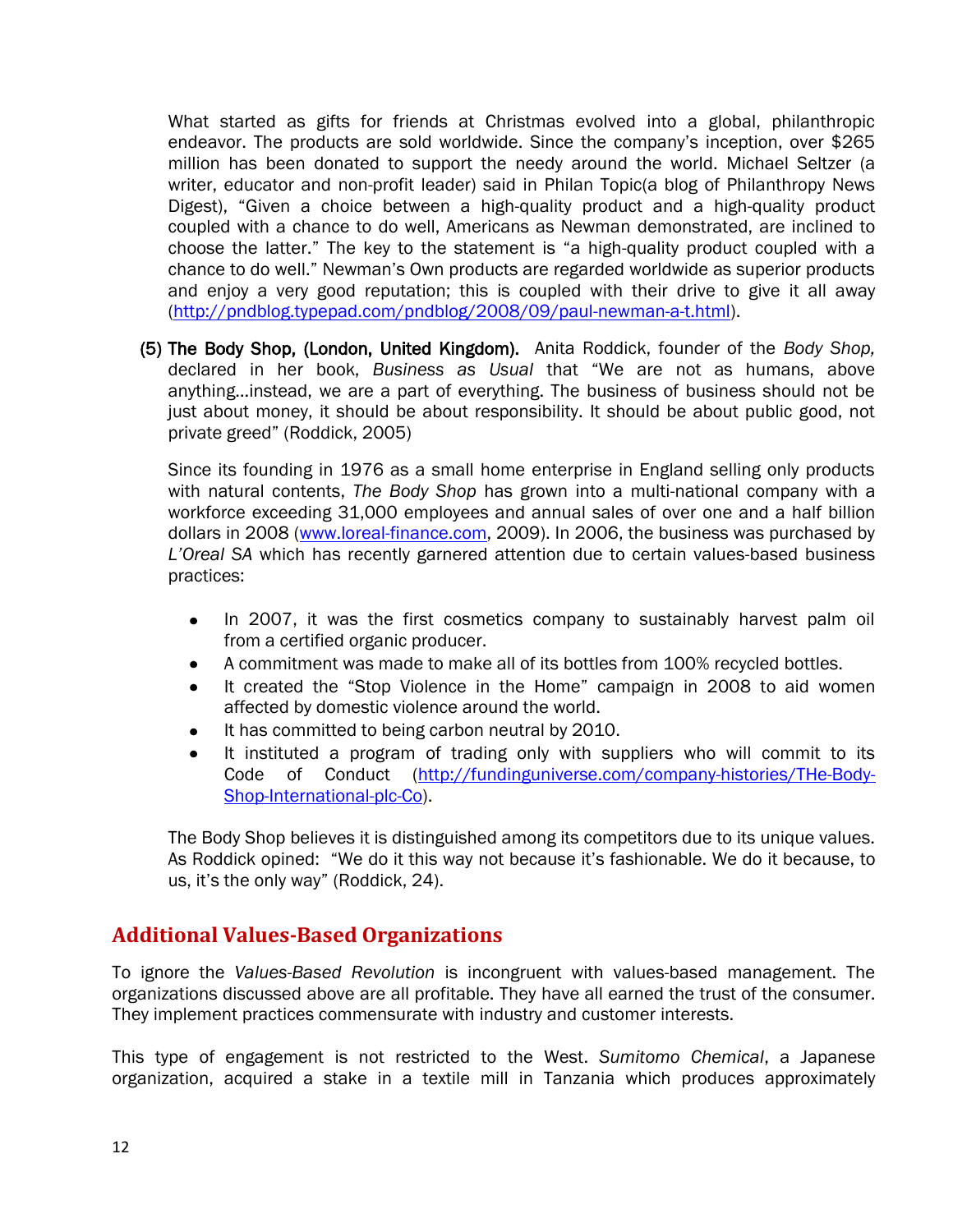10,000,000 insecticide-treated mosquito nets annually. Sumitomo donated the technology to manufacture this product which resulted in the creation of over 1,000 new jobs in this part of Africa. It also combined efforts with the not-for-profit *Malaria No More* to distribute over 1.4 million mosquito nets in Madagascar.[\(www.pbs.org/newshour/bb/africa/jan-june06/malaria\\_1-](http://www.pbs.org/newshour/bb/africa/jan-june06/malaria_1-04.html) [04.html\)](http://www.pbs.org/newshour/bb/africa/jan-june06/malaria_1-04.html).

*The Seventh Generation Company* is committed to becoming the most trusted brand of home products. Its name originated in the Iroquois tradition that any decisions made by tribal counsels must consider the impact of those decisions on the next seven generations of Iroquois. This is the principle which governs the company's operations. In addition to sustainability issues, Seventh Generation donates 10% of its profits to non-profit organizations working for meaningful change in their respective communities [\(www.seventhgeneration.com\)](http://www.seventhgeneration.com/).



*Beecher's Coffee* has a customer base which consists of 501(c)(3) organizations and is committed to beloir and these types of organizations create sustainable income programs for their committed to helping these types of organizations create sustainable income programs for their causes. Beecher's created *Operation Café Freedom* for the troops overseas. In addition to sustainable packaging practices, Beecher's has embraced a corporate objective of committing over 50% of its profits to social ministry organizations which typically consist of shelters for abused men, women, and children. Its tag line is "Helping Communities One Cup at a Time" [\(www.beecherscoffee.com\)](http://www.beecherscoffee.com/).

*Robert Half International* challenged its worldwide employees to volunteer and assist in raising money for charitable groups through a program called "60K60." This was translated as 60,000 hours for 60 years of service, and the program resulted in 70,300 hours of volunteerism around the globe [\(www.rhi.com\)](http://www.rhi.com/).

Lowe's, Kohl's, Target, Wal-Mart, Home Depot and many other well-known companies all maintain many programs that serve their communities. As one example of this trend, Kohl's has a *Care for Kids* program that creates and sells merchandise and100% of the net profits are donated to support health and educational opportunities for children.

#### **The Power of One**

An ancient Hindu quote on the essence of prosperity reads: "Prosperity is not for the envious, nor is greatness for men of impure conduct" (Tirukkural, 14:135). This statement should apply as equally to organizations as it does to individuals. In successfully incorporating this philosophy into business managerial practices, key characteristics must first be identified: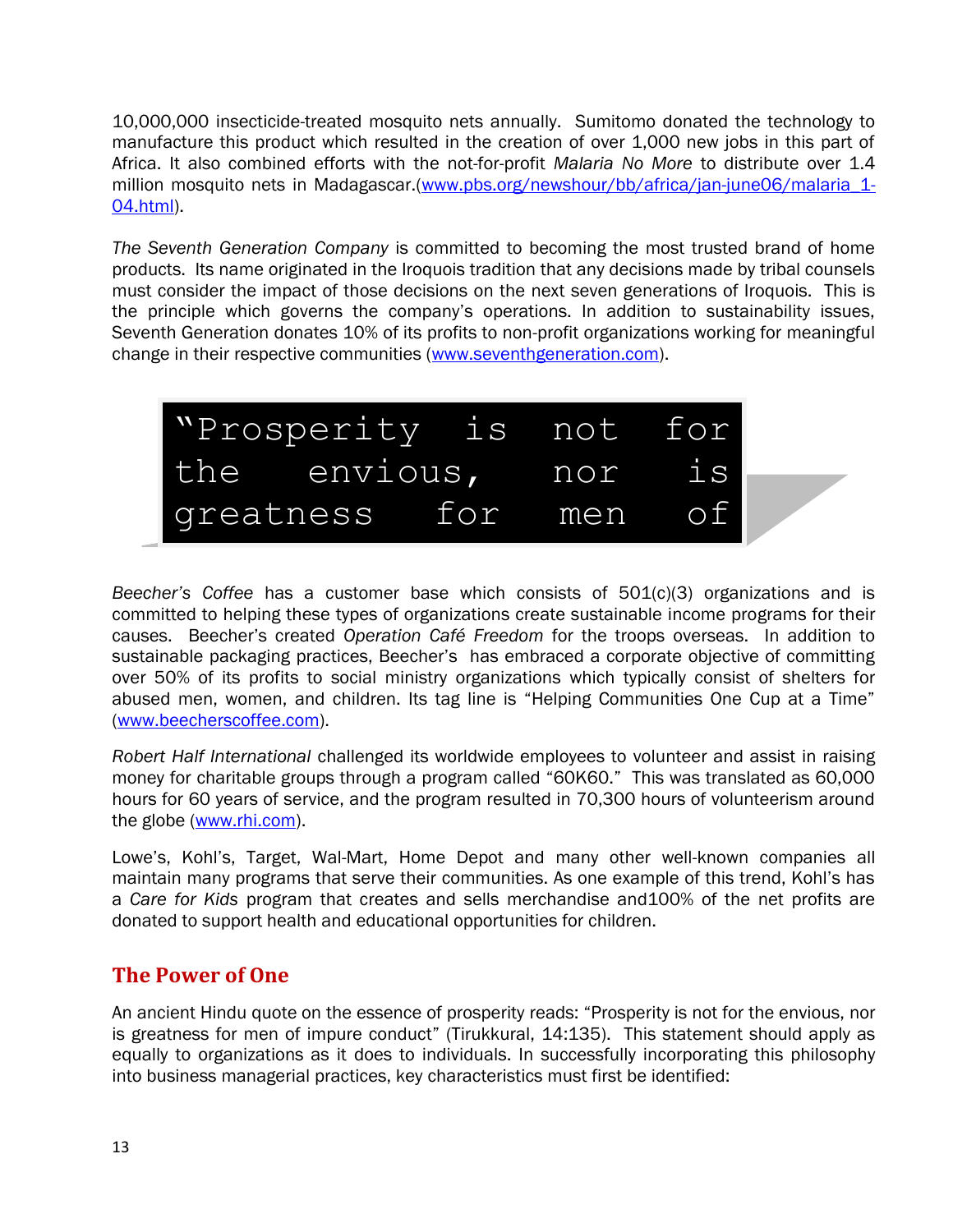- Sincerity is only proven if outreach is not done for self-promotion but rather reflects a true part of the culture of the organization.
- The values-based outreach is associated with the field the business represents.
- The outreach is also of importance to the company's customer base.
- The organization sponsors only a few, carefully vetted outreach programs, where the investment will produce the most significant results.
- The vision is all-encompassing and reflects "the big picture."
- The organization involves its stakeholders especially its employees, customers, and suppliers.
- The contribution is quantitatively calculable.
- The vision is clear and is well communicated.
- The determination to achieve positive results is well communicated.
- The organization recognizes its limitations and fully comprehends that despite its best efforts, it cannot solve the entire world's problems; instead it should direct its resources to those issues upon which it is most likely to have the greatest impact.

Why do some organizations understand the *Values-Based Revolution* and others just don't get it? Are they afraid that becoming socially responsible may have an adverse effect on their stock performance? Domini is a firm that specializes in socially responsible investing, often called SRIs. Their June 2009 review shows that since the inception of the study in April of 1990, SRI's historically outperform the S&P 500. Since inception, the DS400 has an annual return of 8.5%. The disclaimer is that past performance may not be a true indication of future performance. But this is what we have. Socially responsible firms in the DS400 continually matched or outperformed the S&P 500 [\(www.kld.com\)](http://www.kld.com/).

Some of the hesitancy might be the fear of, "What if my customers don't like the cause I want to support?" As demonstrated in the extension of the Freedman–Savage theory, there are new consumers waiting to take the place of those that might not agree and those new consumers are willing to pay a premium because of the value-based project. LOHAS (Lifestyles of Health and Sustainability) is a demographic set of individuals composed of the higher-end consumers that want to see their consumer dollars spent on quality goods and services as well as a consumer cause. Worldwide Institute reported that this segment was approximately 30% of the consumers in the United States in 2006. In his book *Cultural Creatives*, Paul H. Ray explained that "What you're seeing is a demand for products of equal quality that are also virtuous." [www.elohasnow.com\)](http://www.elohasnow.com/). enrgPath is a publisher of a healthy alternative business directory. It calculates that 63 million Americans consumers make value-based decisions when purchasing products and services. SRB Marketing concluded that "recent studies show Americans are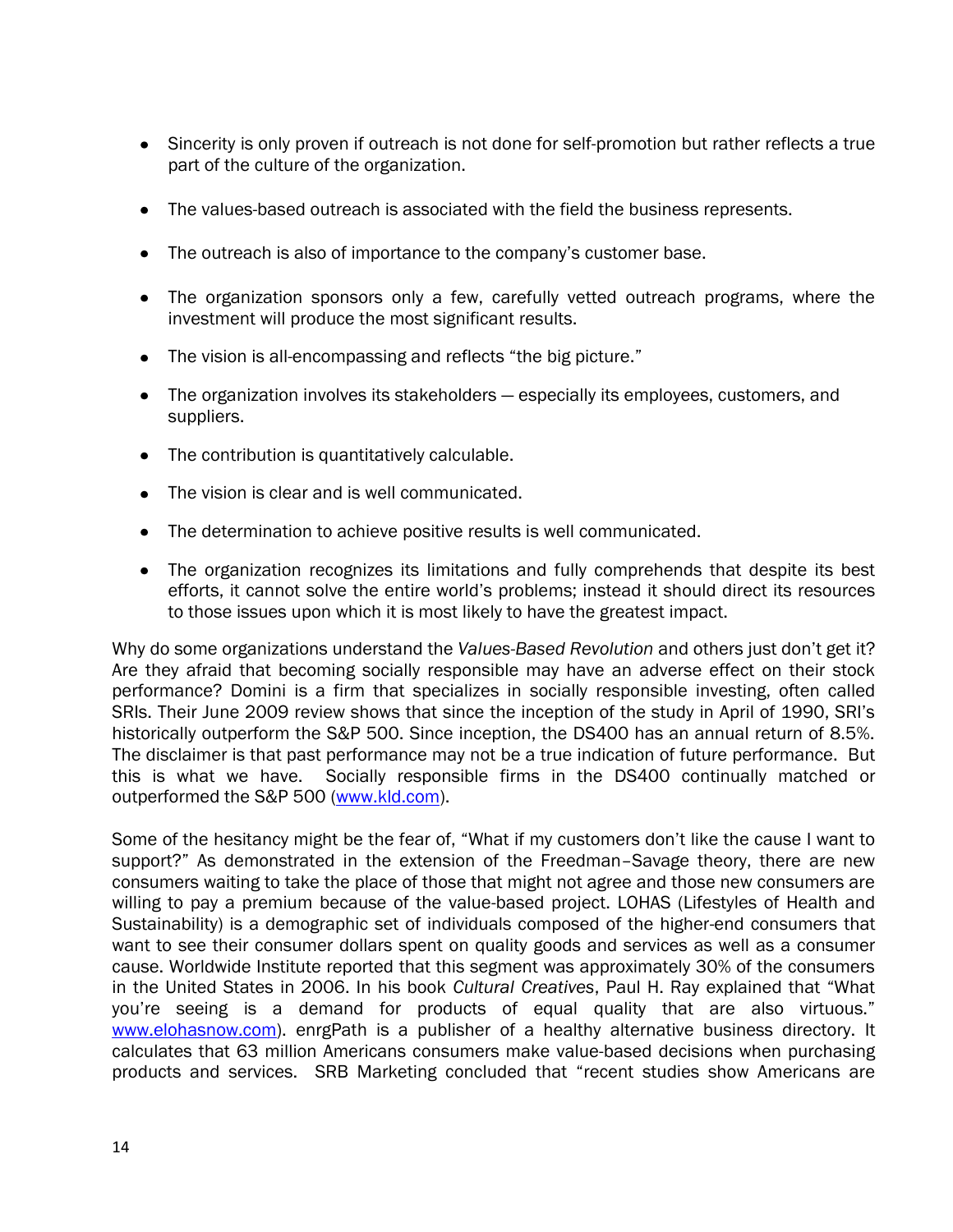increasingly integrating their environmental, social, and even spiritual values into their purchasing choices – and are seeking to support companies that can deliver on their core values"([www.enrgpath.com/index/choose\)](http://www.enrgpath.com/index/choose).

My Aunt, Mary Anne DasGupta, has lived in Kolkata (formerly Calcutta), India for 46 years. She founded an organization dedicated to helping the poor children of Kolkata. In 2002, she received an award for her efforts. A portion of her acceptance speech bespeaks of values-based leadership:

*―Crossroads, zigzags, ups and downs, ins and outs… our lives are full of choices. Each of us at various times in our lives, find ourselves in front of closed doors: business collapse, failed marriage, loss of job, health problems, etc. I have experienced the beneficial challenges of a basically trusting, caring, and optimistic attitude to life's challenges. It is an attitude corroborated by Bertrand Russell: ‗Fundamental happiness depends more than anything else upon what might be called a friendly interest in friends and things'‖* 

 *— Mary Ann DasGupta (2002)* 

One thought can change the world. This is the *Values-Based Revolution*. People and organizations advance only by doing. Some people build buildings while the rest live in them. Some people write books while the rest read them. Some people create value-based companies, while the rest think about them.

#### **Conclusion**

History continues to teach us that major changes begin as subtle ripples. The *Values-Based Revolution* tsunami will be no different. The middle of the 19th century saw the rise of an industrial America. There were ample resources, labor, and capital. Pro-business government policies were in effect. During the latter half of the 1800s, a second industrial revolution was delineated by new technologies like the Bessemer Furnace, the new oil industry, improved transportation of goods, and enhanced communication channels. And the consuming public only demanded more.

These growing demands of a rapidly-expanding middle-class in the 20<sup>th</sup> century triggered the introduction of newer, accommodating technologies. It had become cheaper to discard an item than to repair it especially since newer technologies had made so many products obsolete in such a short period of time. Towards the end of the 20<sup>th</sup> century, people were finally beginning to assess the consequences of their own wasteful consumption habits and gauging what could be done to address the harm inflicted to the planet. Just as the Iroquois Nation made their decisions based on what would happen to future generations, today's consumers are now beginning to doing the same. They are making their decisions to purchase goods and services from organizations that are doing something proactively to protect the health and well-being of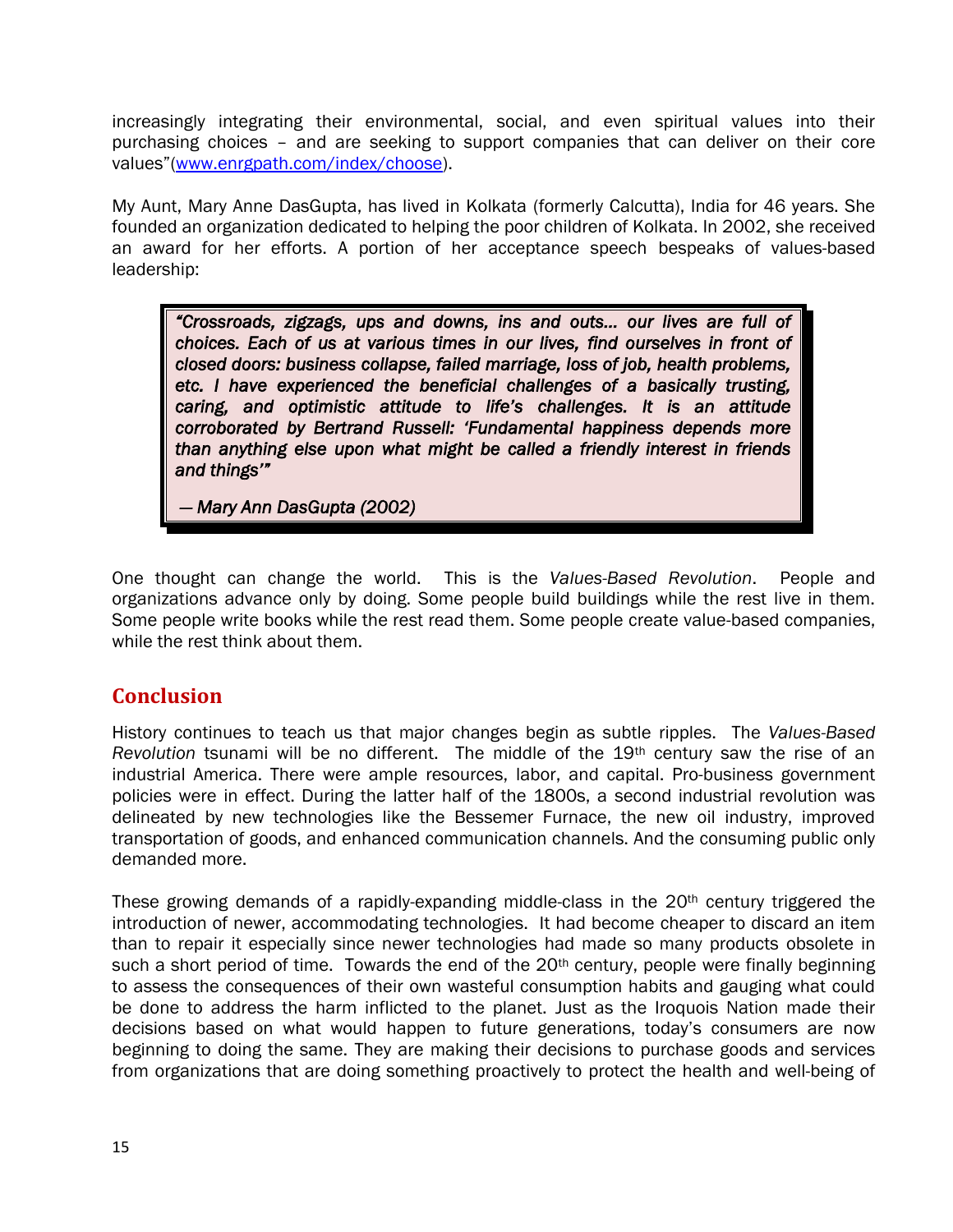future generations. This is where the *Values-Based Revolution* exceeds the expectations of the *Green Wave*. The new consumer is beginning to make purchasing decisions not only upon the quality and price of a product, but on its environmental impact and the social actions of the organizations producing it.

Companies cannot and are not ignoring this *Values-Based Revolution*. Many are demonstrating their principles as a way to retain their clientele; others understand that it is not only the key to growth, but the right thing to do. The stage is set for companies that embrace the *Values-Based Revolution* to lead by example. Consumer savings levels are steadily increasing (U.S. Department of Commerce, 2009) and many individuals will want to spend their new wealth on commodities and services that cannot only just fulfill their immediate physical needs and financial goals, but also provide humanitarian aid and "make a difference." The expansion of the Friedman-Savage theory demonstrates the psyche of the consumer and the satisfaction they will garner through increased utils when their purchases matter. As organizations embracing the *Values-Based Revolution* lead the way and show how corporate profits and growth are not at odds with social responsibility, but rather stand to gain from these actions, the other entities will follow suit.

Consumer demands for quality products that are environmentally sound and generate income for tackling social issues, are increasing [\(www.elohasnow.com,](http://www.elohasnow.com/) 2009). Their ability and willingness to pay a premium for these products and services are also increasing (Cotte, 2009). The issue of sustainability is critical in their decision-making process. The issue of social responsibility will become increasingly critical as they become more informed. The wonderful message is that those organizations that recognize the advantage of supplying quality goods while providing tools for promoting valuable social change will inevitably flourish.

Take guidance from the words of a humble, yet iconic, man, who once said:

#### *―If you could only sense how important you are to the lives of those you meet; and how important you can be to people you never even dream of."*

I believe Fred Rogers had a sense of the *Values-Based Revolution* when he looked at his neighborhood.

#### **References**

"Beecher's Coffee." Beecher's Coffee. 2 Aug. 2009 <http://www.beecherscoffee.com>.

- Blackburn, William R. The Sustainability Handbook: The Complete Management Guide to Achieving Social, Economic and Environmental Responsibility. London: Earthscan Publications Ltd., 2007.
- Cotte, Dr. June. Socially Conscious Consumerism. Network for Business Sustainability Knowledge Project Series. University of Western Ontario, Boston University. 2009.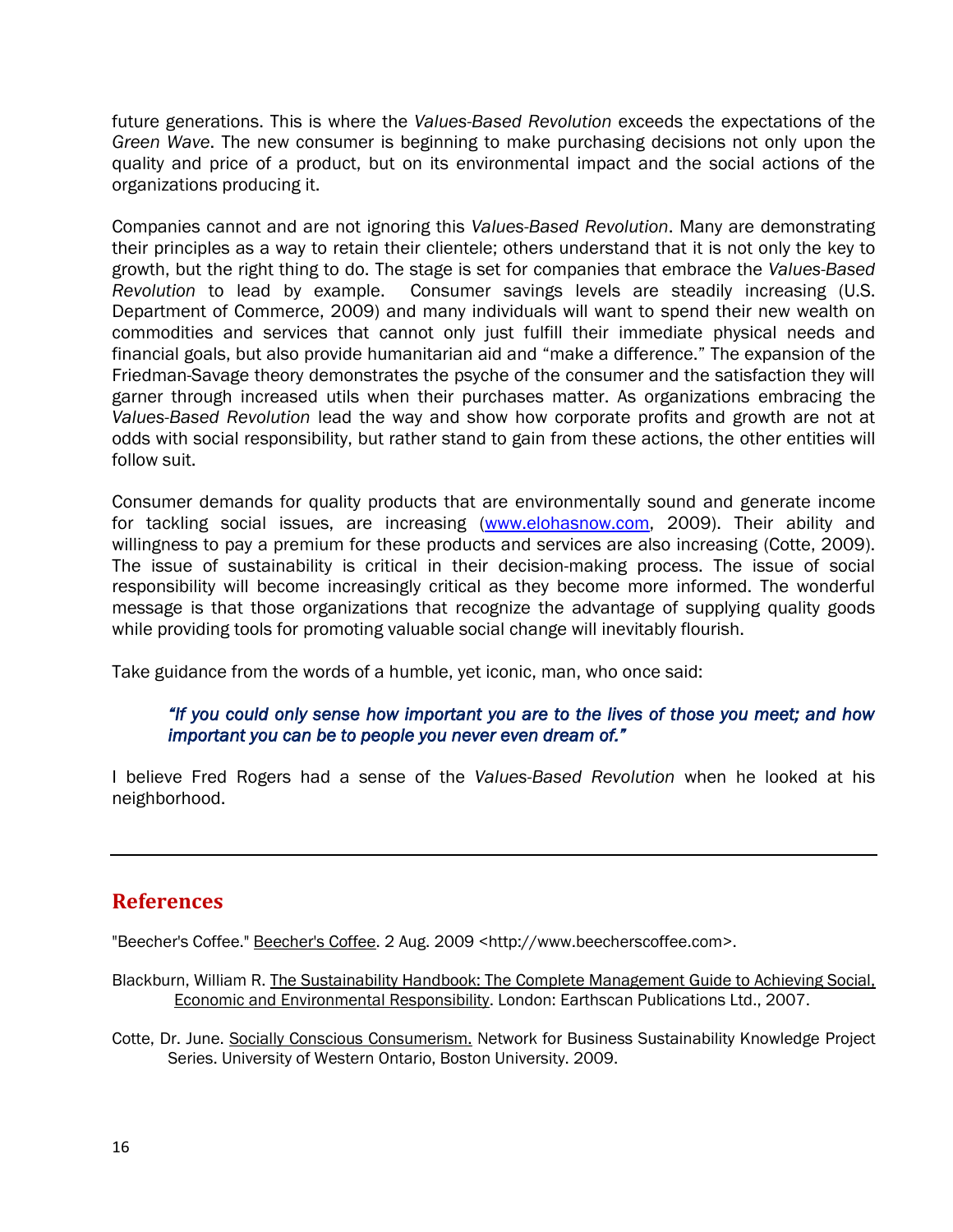- DasGupta, Mary Anne. "Thank you Speech." Bharatiya Bhasha Parishad. Bharatiya Bhasha Parishad. Bharatiya Bhasha Parishad, Calcutta, India. 1 May 2002.
- "Domini 400 Social Index Performance." KLD Research & Analytics, Inc. -- Socially Responsible Investing and Research. 2 Aug. 2009 <http://www.kld.com/indexes/ds400index/performance.html>.
- Dumaine, Brian. The Plot to Save the Planet: How Visionary Entrepreneurs and Corporate Titans Are Creating Real Solutions to Global Warming. New York: Three Rivers Press, 2009.
- Esty, Daniel, and Andrew Winston. Green to Gold: How Smart Companies Use Environmental Strategy to Innovate, Create Value, and Build Competitive Advantage. New York, NY: Wiley, 2009.
- Friedman, Milton, and LJ Savage. "The Utility Analysis of Choices Involving Risk." Journal of Political Economy 56.4 (1948): 279-304.
- "Green Cleaning Products Diapers Laundry Detergent Non-toxic Cleaners." Green Cleaning Products -Diapers - Laundry Detergent - Non-toxic Cleaners. 2 Aug. 2009 <http://www.seventhgeneration.com>.
- "Greening Schools Resources Sustainability Integration into Teaching." Greening Schools. 2 Aug. 2009 <http://www.greeningschools.org>.
- Laur, Joe, Sara Schley, Peter M. Senge, and Bryan Smith. The Necessary Revolution: How Individuals And Organizations Are Working Together to Create a Sustainable World. New York: Currency, 2008.

"LOHAS Products and Services." eLOHAS. 2 Aug. 2009 <http://elohasnow.com>.

- ―L'Oreal.‖ L'Oreal 12 Dec. 2009 [http://www.loreal-finance.com/site/us/marques/marque5.asp#](http://www.loreal-finance.com/site/us/marques/marque5.asp)
- Makower, Joel. "The State of Green Business 2009." GreenBiz.com Daily News on Green Business, Business and Climate Change and Sustainable Business Practices. 2 Aug. 2009. 2 Aug. 2009 <http://www.greenbiz.com>.
- Makower, Joel. Strategies for the Green Economy: Opportunities and Challenges in the New World of Business. New York: McGraw-Hill, 2008.
- Milton, Friedman. "The Monetarist Transmission Mechanism." Quantity Theory: Friedman Restated. 2 Aug. 2009 <homepage.newschool.edu/het//essays/monetarism.monetransmission.htm>.
- Misko, Stephanie, and Fall 2008. "The Pennsylvania Center for the Book Mister Rogers' Neighborhood." The Pennsylvania Center for the Book. 1 Oct. 2008. 23 July 2009 <http:pabook.libraries.psu.edu/palitmap/MisterRogersNeighborhood.html>.
- Myers, PZ, and Pharyngula. "America's Love Affair with Really Soft Toilet Paper is Causing an Environmental Catastrophe." Home | AlterNet. 27 Feb. 2009. 2 Aug. 2009 <http://www.alternet.org>.

―Newman's Own.‖ Newman's Own. 12 Dec. 2009, [http://www.newmansown.com.](http://www.newmansown.com/)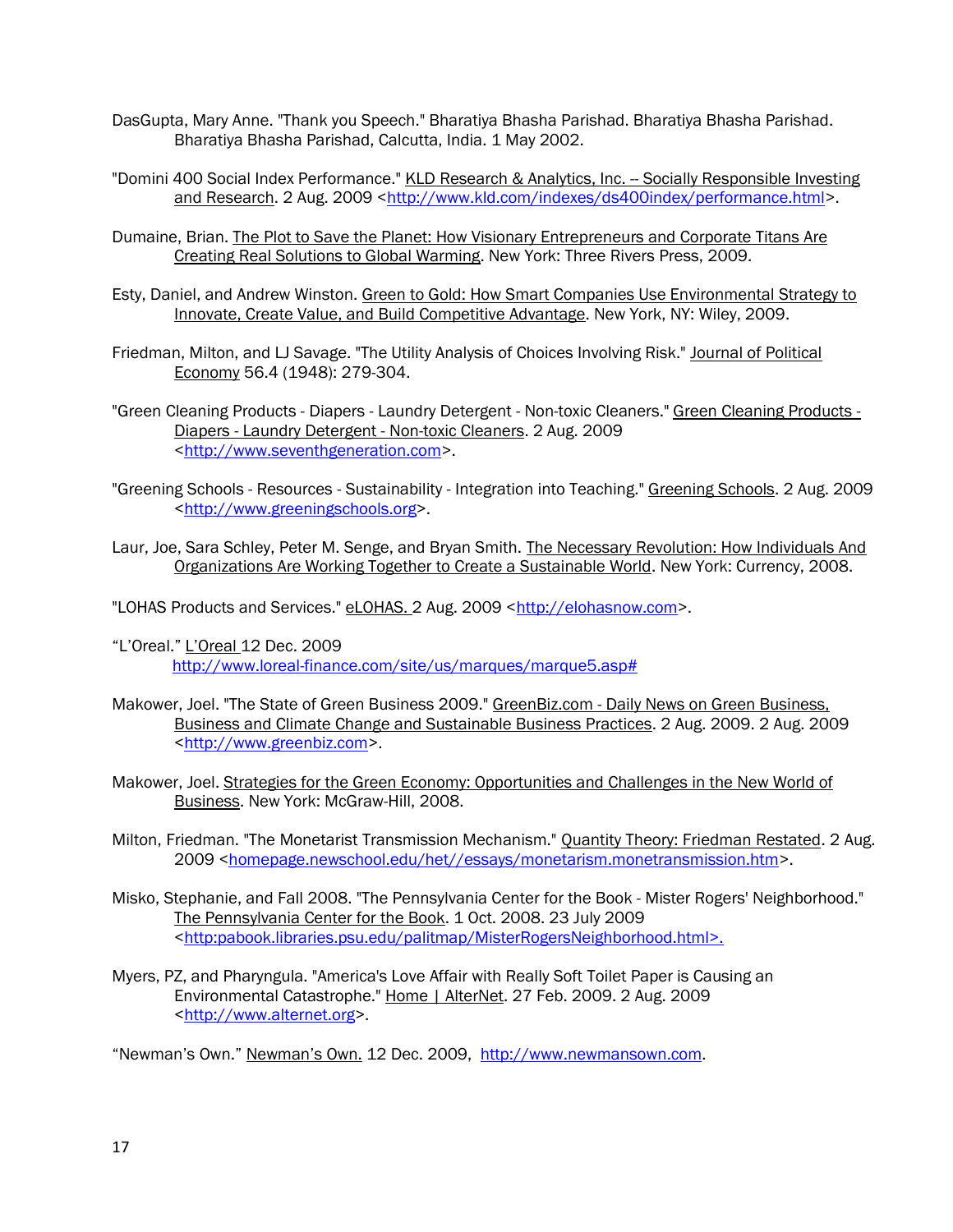- "NRDC: A Shopper's Guide to Home Tissue Products." NRDC: Natural Resources Defense Council The Earth's Best Defense. 2 Aug. 2009 <http://nrdc.org/land/forests/gtissue.asp>.
- O'Carroll, Eoin. "Study: Green jobs could spark explosive growth csmonitor.com." Home | csmonitor.com. 29 July 2008. 2 Aug. 2009 <http://features.csmonitor.com/environment/2008/07/29/studygreen-jobs-could-spark-explos>.
- Odgers, Dr. Barbara. "Incorporating Education for Sustainability into a Pre-Service Elementary School Teachers' Program." Incorporating Education for Sustainability into a Pre-Service Elementary School Teachers' Program. 23 July 2009. 23 July 2009 < http://109.cgpublisher.com/proposals/784/index\_html>.
- "Official Store TOMS Shoes A Pair of New Shoes is Given to a Child in Need With Every Pair Purchased One for One - TOMSshoes.com." Official Store - TOMS Shoes - A Pair of New Shoes is Given to a Child in Need With Every Pair Purchased - One for One - TOMSshoes.com. 2 Aug. 2009 <http://www.tomsshoes.com>.
- "Online News Hour: Preventing Malaria in Africa with Mosquito Nets." PBS Online News Hour. 4 Jan. 2006. 2 Aug. 2009 < http://www.pbs.ord/newshour/bb/africa/jan-june06/malaria\_1-04.html>.

"PlanToys | Home." PlanToys | Home. 2 Aug. 2009 <http://www.plantoys.com>.

- "Robert Half International Corporate Philanthropy." Robert Half International Professional Staffing and Consulting Services. 2 Aug. 2009 <http://www.rhi.com/Philanthropy>.
- Roddick, Anita. Business As Unusual: My Entrepreneurial Journey, Profits With Principles. Hammersmith, London: Anita Roddick Books, 2005.
- Seltzer, Michael. "Paul Newman: Attribute to the Father of Consumer Philanthropy." Philantopic. 28 Sep. 2008. 28 July 2009 < http://pndblog.typepad.com.pndblog/2008/09/paul-newman-a-t.html>.
- "Sustainability from a Consumer Perspective." The Hartman Group. 2 Aug. 2009. 2 Aug. 2009 <http://www.thehartmangroup.com>.
- TYPE. "Patagonia Outdoor Clothing, Apparel and Gear for Climbing, Hiking, Surfing, Running, Travel." Patagonia Outdoor Clothing, Apparel and Gear for Climbing, Hiking, Surfing, Running, Travel. 2 Aug. 2009 <http://www.patagonia.com>.
- "The Body Shop International." funding universe. 2 Aug. 2009 <http://www.fundinguniverse.com>.
- "The College Sustainability Report Card." The College Sustainability Report Car. 1 Dec. 2008. 20 July 2009 <http://www.greenreportcard.org>.
- "The Ecos Value Case." Ecos Corporation. 21 June 2009 < <http://www.ecoscorporation.com/think/sustainablebusiness/value\_case.htm>.
- U.S. Department of Commerce. "U.S. savings rate falls to zero MSN Money." U.S savings rate falls to zero. 2 Aug. 2009. <http://articles.moneycentral.msn.com/Investing/Extra/USSavingsRateFallsToZero.aspx?pa>.